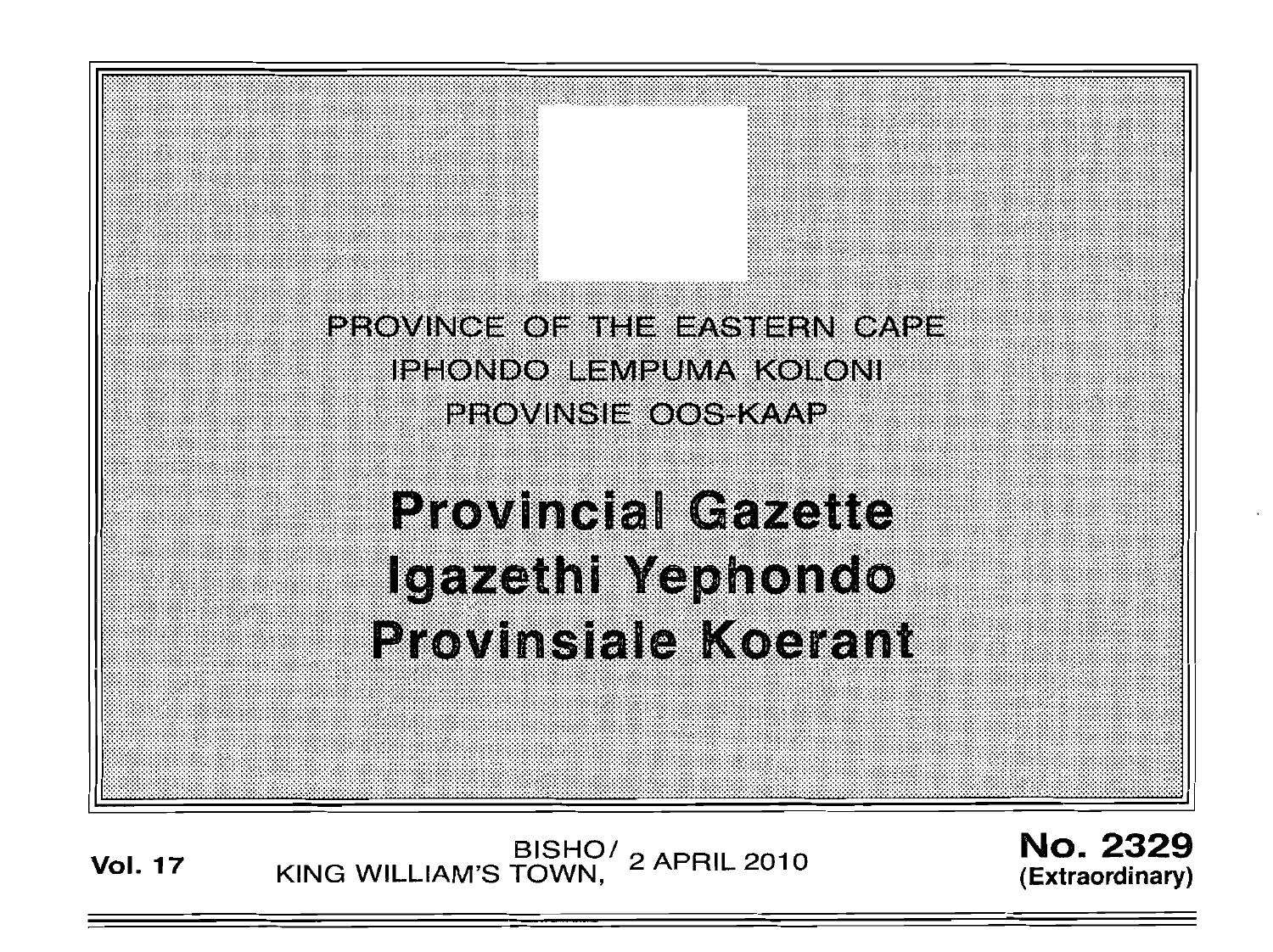#### IMPORTANT NOTICE

The Government Printing Works will not be held responsible for faxed documents not received due to errors on the fax machine or faxes received which are unclear or incomplete. Please be advised that an "OK" slip, received from a fax machine, will not be accepted as proof that documents were received by the GPW for printing. If documents are faxed to the GPW it will be the sender's responsibility to phone and confirm that the documents were received in good order.

Furthermore the Government Printing Works will also not be held responsible for cancellations and amendments which have not been done on original documents received from clients.

### CONTENTS • INHOUD

| I<br>۰. |  |
|---------|--|
|         |  |

*Page Gazette* No. No.

PROVINCIAL NOTICE

10 House of Traditional Leaders Act (1/1995): Determination of dates for community meetings and sittings of electoral colleges to nominate and elect members to the House of Traditional Leaders (Eastern Cape) . 3 2329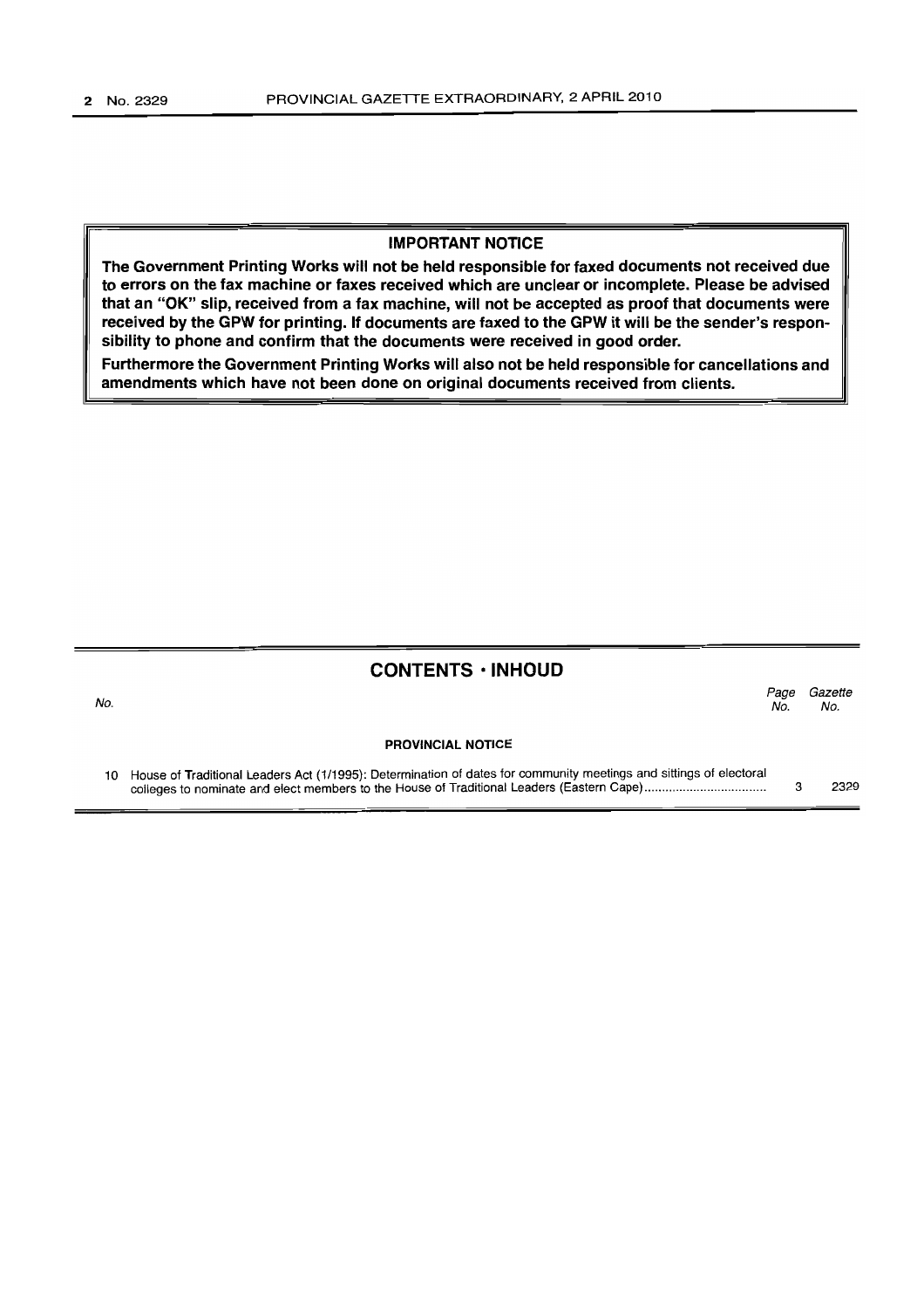## PROVINCIAL NOTICE

### No. 10

# DEPARTMENT OF LOCAL GOVERNMENT AND TRADITIONAL AFFAIRS

HOUSE OF TRADITIONAL LEADERS ACT, 1995 (ACT NO.1. OF 1995) AS AMENDED: DETERMINATION OF DATES FOR COMMUNITY MEETINGS AND SITTINGS OF ELECTORAL COLLEGES TO NOMINATE AND ELECT MEMBERS TO THE HOUSE OF TRADITIONAL LEADERS (EASTERN CAPE)

I, SICELO GQOBANA, Member of the Executive Council responsible for Local Government and Traditional Affairs in the Province of the Eastern Cape, acting in terms of Rules relating to the nomination and composition of the House of Traditional Leaders, published in Provincial Gazette no 1326 dated 08104/2005 , hereby determine that the date;

- (a) on which community meetings (Imbizos) by all the Traditional Councils :Qumbu and Nyandeni Constituencies in the province for. purposes of selecting candidates for nominations to the Provincial House of Traditional Leaders shall be on 17 March 2010 and
- (b) on which the Electoral Colleges must sit to nominate members to the Provincial House of Traditional Leaders shall be on the 31 March 2010

 $(p)$ ELO GQOBAJNA

MEC: LOCAL GOVERNMENT AND TRADITIONAL AFFAIRS